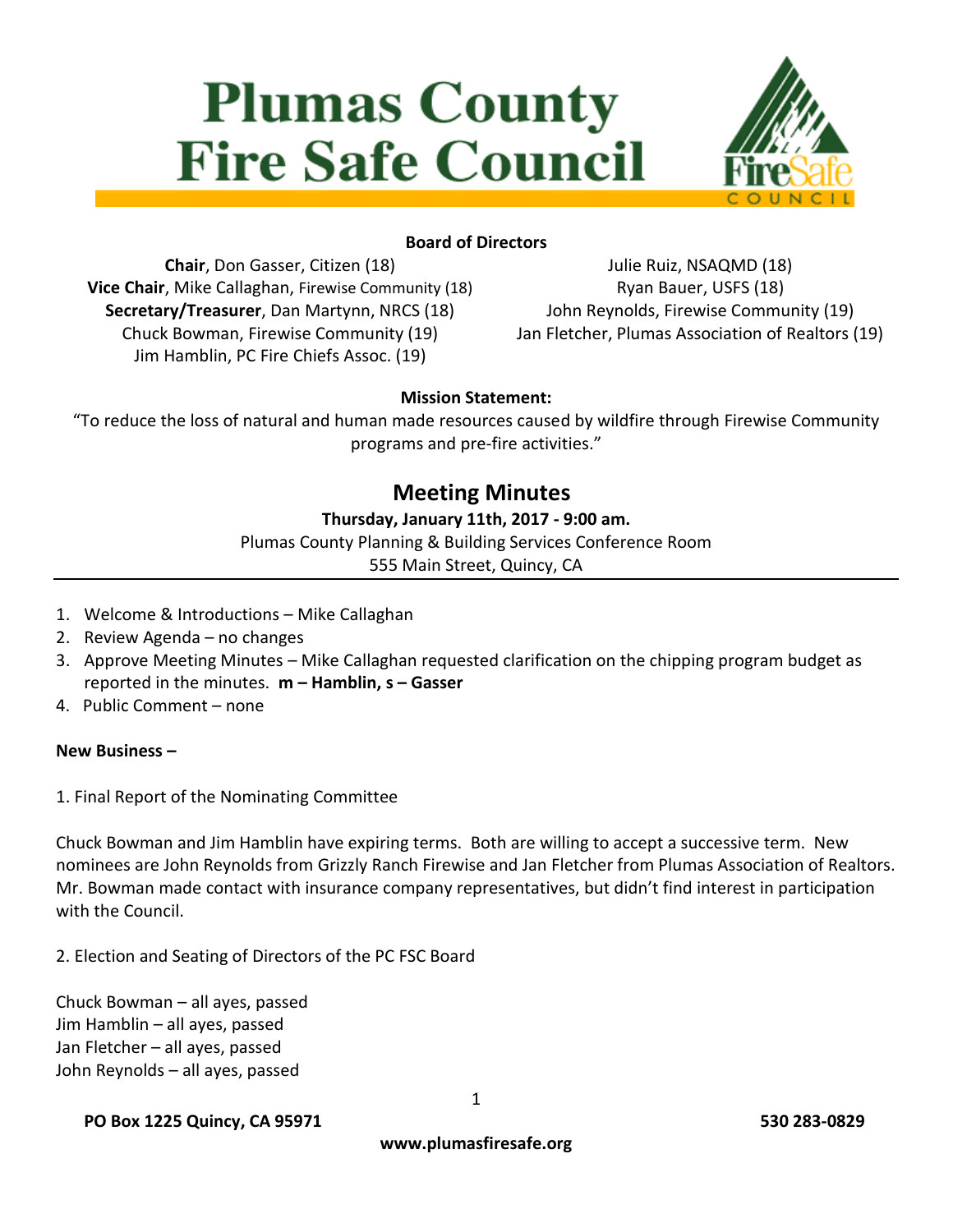#### 3. Election of Board Officers

Chair: Don Gasser m- Mike Callaghan, s- Mike De Lasaux, passed Vice Chair: Mike Callaghan self-nominated, s-Dan Martynn, passed Secretary/Treasurer: Dan Martynn, m- Mike Callaghan, s-John Reynolds, passed

4. Review of Council Goals for 2018 – Hannah Hepner

- Implement and amend as necessary the Plumas County Community Wildfire Protection Plan (CWPP);
- Increase public knowledge and awareness of hazards associated with wildland fire and inform the public about efforts that can be made to reduce their vulnerability to wildland fire;
- Increase community-based involvement in fuels reduction and facilitate the development of additional Firewise Communities in Plumas County;
- Identify, develop and implement community hazardous fuel reduction projects;
- Develop a strategy to provide for sustainable and renewable project funding and reduce the Council's dependence on grant funding;
- Support green fuels utilization and community chipping options for all communities in the County.

Hannah Hepner suggested focusing on developing sustainable funding in 2018 and adding the PCFSC bylaw goal of "assisting local fire departments in meeting their mission and goals." There was no motion to include the additional goal, however, Don Gasser stated that a representative from PCFSC should be present at the Plumas Fire Chiefs Association meetings. Hannah Hepner will send PCFCA meeting notifications to the PCFSC board.

Mr. Gasser said that in 2018 he would like to focus on the needs of PCFSC partners. He plans to dedicate the March meeting to reports and updates from stakeholders to identify synergies.

#### 5. Chip Drop –

Hannah Hepner introduced Chip Drop (getchipdrop.com) an app that connects woodchip producers with landowners seeking the material. The website has "expectations for service" which provide guidelines for participation. Those accepting material are not expected to pay anything, those delivering material pay \$20/drop. There are currently no participants in Plumas County. Dave Kinateder asked if we could replicate the program. However, PCFSC lacks the technical ability to develop a web-based app.

#### **Old Business**

1. Community Fuel Treatment Maintenance Workshop Committee

The committee met after the last PCFSC meeting. They decided to develop a pilot workshop focused on the La Porte Road area. A subsequent effort is planned for Indian Falls. A letter was sent to all La Porte Rd PCFSC HFR participants requesting a site visit to assess maintenance needs. As of a week later, there has been no response. The committee will meet again after today's meeting and determine next steps.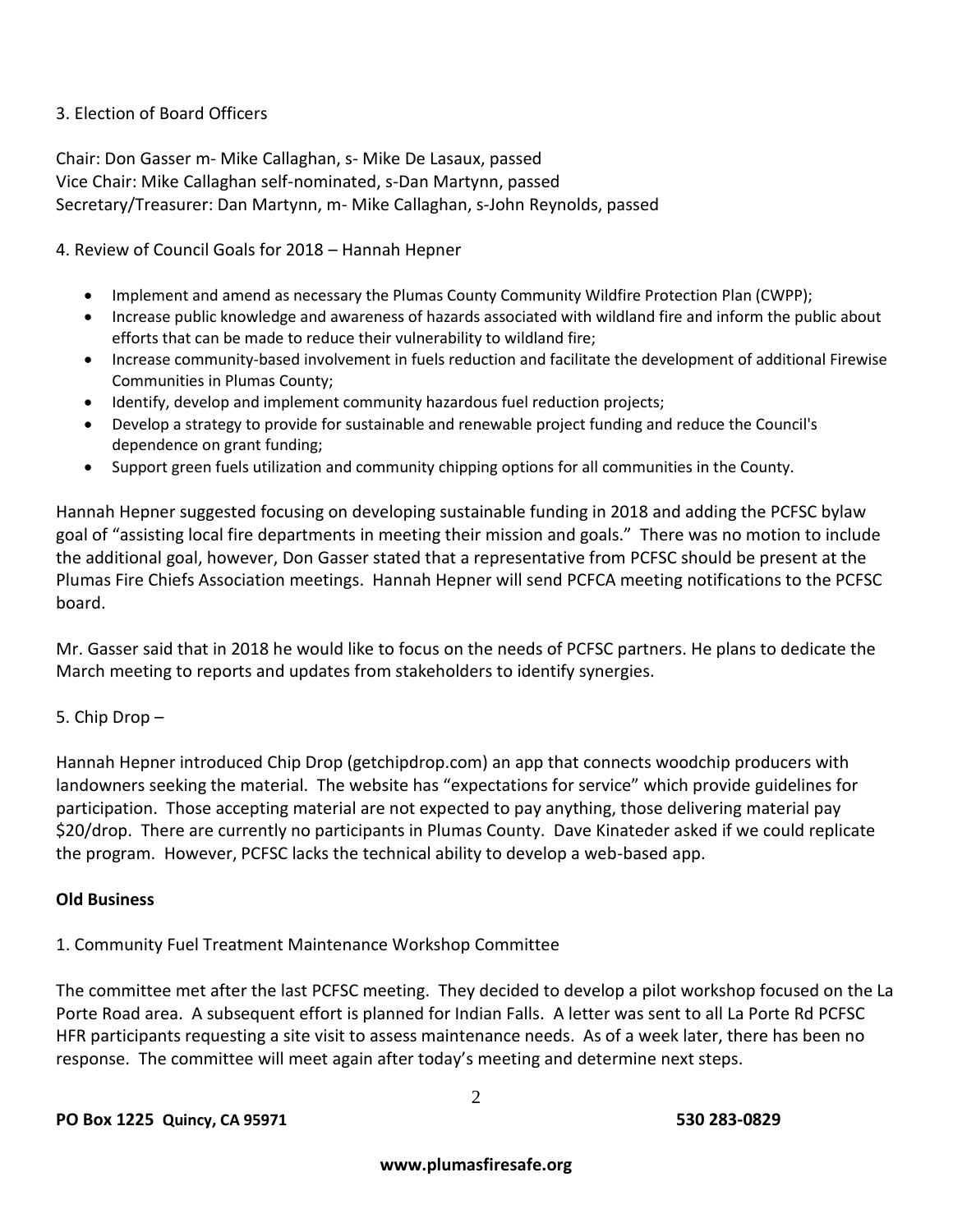Kyle Felker asked if "maintenance" has been defined. He has found that landowners often have an unrealistic expectation of what it entails. Mike De Lasaux summarized the committee's classification of maintenance as something that approximates the area's 10-15 year burn cycle – work that can be accomplished with a weedwhacker or pruners (as opposed to raking or, conversely, large machinery). He noted that while the work is not critical for desired flame lengths under today's conditions, it is necessary to reduce future costs.

Claude Sanders stated that people should be incentivized to do their own maintenance and that the PCFSC should focus on areas that need initial intervention. Mr. De Lasaux clarified that that is the intent of the program – to raise the issue of maintenance as an educational opportunity. He said it was clearly stated in the outreach letter that the PCFSC views the initial treatment as an investment and that the landowner has the responsibility to maintain it.

Mr. Kinateder asked if the second entry could be a commercial thin. John Sheehan said that on several of these projects, the initial entry was a commercial thin. Mr. De Lasaux added that that practice went to the wayside when biomass was no longer an option. However, it may now be viable again.

# **Updates**

1. Status of Current Grants – Hannah Hepner & Project Managers

**262 – Feather River Stewardship Coalition:** The group met in November. Grant applications submitted for Butterfly Twain and Little Grass Valley Reservoir. The next meeting will be held in February.

**275 – Senior/Disabled Defensible Space**: The recent fires are impacting the demand for services. Leslie Wall from Community Connections (time banking) will be at the next PCFSC meeting to discuss possibilities for connecting the two programs.

**278 – Chipping Program:** Program will resume in early spring.

**259 –** Final report is ready to be submitted

**Barry Creek:** Project is complete with 59.4 acres (of a planned 555) treated.

**East Quincy:** Project is complete with 92 acres treated.

**East Shore:** Project is complete with 9.8 acres treated.

**C-Road:** Layout complete - 43 acres identified for treatment.

273- Dixie Valley: Bid tour was held December 20<sup>th</sup>. There were four operators in attendance. Proposals are due January 15<sup>th</sup>. Decision Memo from Beckwourth RD is expected by the end of the month.

**277- Wolf/Grizzly**: Imperial have halted operations until spring.

**280 - Bucks Lake:** The contract packet is nearly complete. The Forest Service is using 8A to contract with Imperial.

**279 - Mohawk Vista:** Layout is underway. C-Road implementation will be incorporated into this project.

**281 – Gold Mountain:** Layout is underway.

2 & 3. Status of Potential Projects/Grant Opportunities – Hannah Hepner

CAL FIRE California Climate Investments Forest Health grant information has been released. Concept proposals are due February 21<sup>st</sup>. \$200 million is available, with no match requirement. They are prioritizing large collaborative projects that have completed planning documents. Projects have a 22-month implementation period. Potential projects include: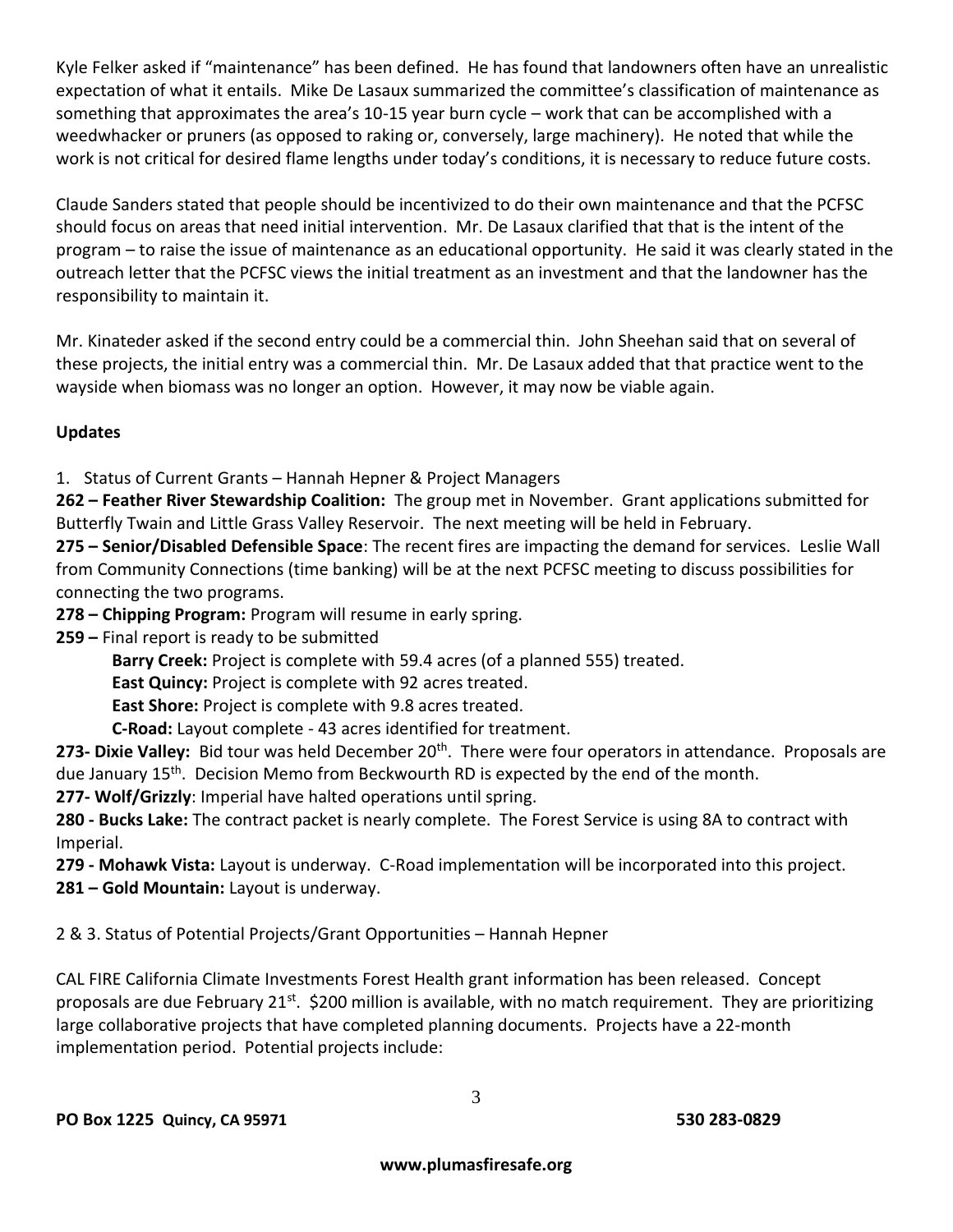**Genesee Wildfire Restoration** - Roughly 800 combined acres of private residential (Red Clover Creek and Genesee Woods), Feather River Land Trust, and Forest Service land has been identified for thinning, underburning, or both. Plumas Audubon is working on CEQA/NEPA for hand-thin and burn on a portion of the proposed project.

Motion to recommend project to Feather River Stewardship Coalition for concept proposal development. m -Mike Callaghan, s – John Reynolds.

**Meadow Valley –** 189.8 acres of Soper Wheeler property in Spanish Ranch have been proposed for underburning. An additional 232.1 acres of adjacent Forest Service property have been identified for potential treatment. Outreach to residential landowners has been developed to include additional HFR treatment in the project. A community meeting will be held on February 5<sup>th</sup> at 7:00pm at the Meadow Valley Fire Department.

Motion to recommend project to Feather River Stewardship Coalition for concept proposal development. m – Dan Martynn, s – Mike Callaghan.

## **USFS Stevens funds – submitted April 14**

C Road - 90 acres, \$180,570 Grizzly Ranch – 130 acres, \$270,275 American Valley Phase II – 100 acres, \$285 970 Genesee Woods/Red Clover – 100 acres, \$178,970 (2019 Stevens funds)

#### **SNC Prop 1 – submitted November 1 st**

Little Grass Valley Reservoir Watershed Protection Project – 480 acres, \$500,000 Butterfly Twain Fuels and Forest Health Project – 455 acres, \$500,000

#### **NFPA Wildfire Community Preparedness Day grants** – due March 2nd

\$500 grants available for community projects taking place on May 5<sup>th</sup>. Webinar taking place on January 18<sup>th</sup>. Information at: https://www.nfpa.org/Public-Education/Campaigns/National-Wildfire-Community-Preparedness-Day

- 4. Standing Reports and Discussion
	- **Plumas County Tree Mortality Task Force (TMTF)**: no update
	- **Plumas County Office of Emergency Services (OES):** Sue McCourt Senator Ricardo Lara introduced the Wildfire Safety and Recovery Act to promote fire prevention efforts and ensure Californians can continue to obtain insurance after a record-setting storm of wildfires. The California Insurance Commissioner put out a report this week that includes potential changes in law, computer modeling, and proposed solutions. The State is also considering development of a state-wide Code Red. Mrs. McCourt said she is working with six potential Firewise communities in the county. Jan Fletcher added that insurance premiums have been responsible for termination of many escrows. She said that it is easier to get insurance in Quincy because of the fire department.
	- **CAL FIRE:** Sean Delacour The Lassen-Modoc Unit has gone through captain and engineering hiring over the past two weeks, and is considering year-round staffing. They have added seven engineers.